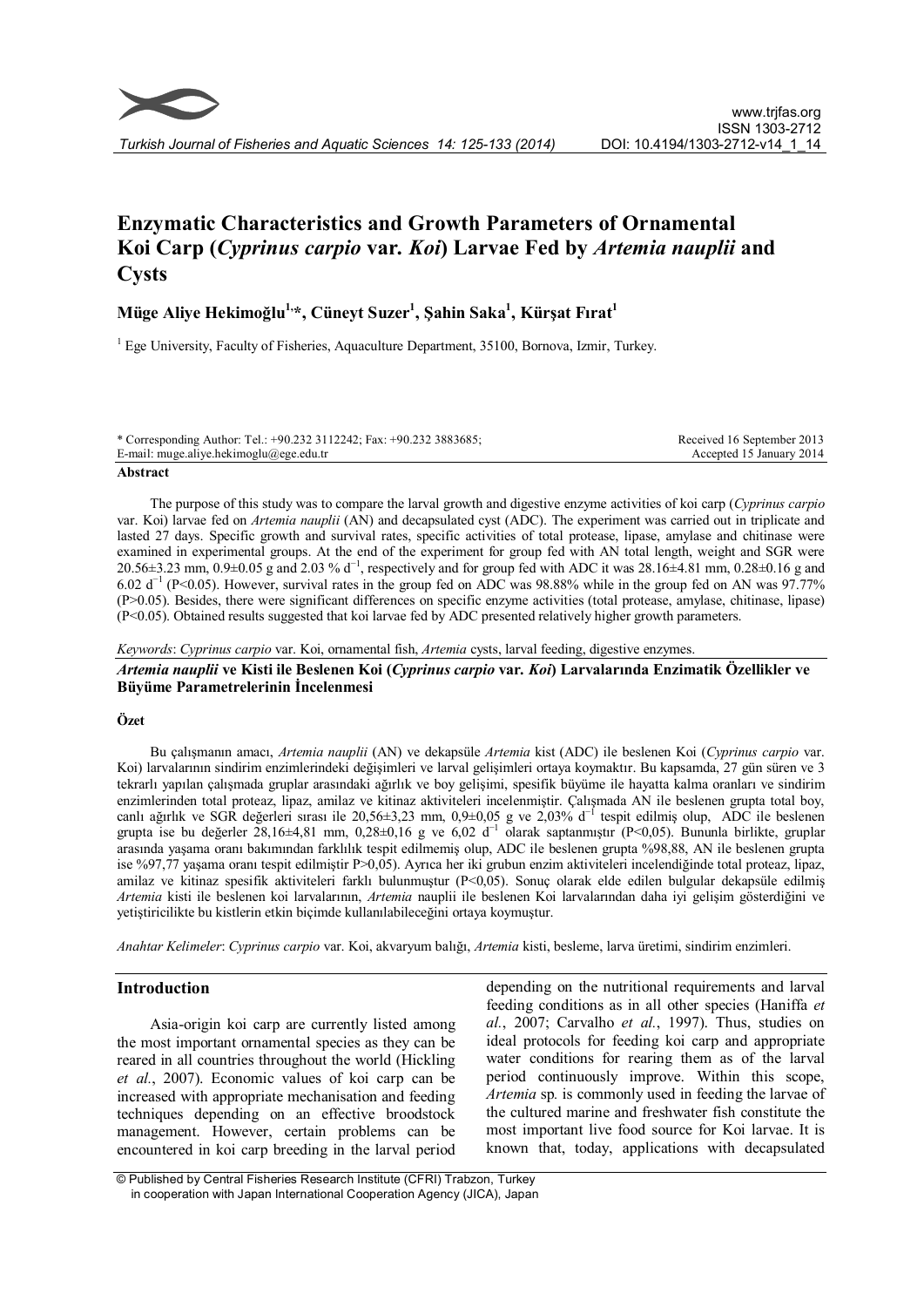cysts also exist in addition to the period of larval feeding made with the recently hatched Artemia nauplii (Bengston et al., 1991). The most important reason of this application is that decapsulated Artemia cyst contain 30-40% more energy than the newly hatched Artemia nauplii (Vanhaecke et al., 1983). It is thought that cyst is a favourable food for feeding the larvae of the koi carp as it is 50% smaller than the newly hatched Artemia nauplii (instar I nauplii) (Leger et al., 1987), it is disinfected while it splits off the outer shell during decapsulation and it does not consume energy while it comes out of the shell. However, examining the impacts of such applications on the digestive system of the larval period is of great importance to investigate the survival and development parameters.

Over the last decade, there are an increasing number of studies focused on the onset and development of digestive enzyme activities during larval development of both marine and fresh water fishes used in aquaculture. During the early ontogeny, functional changes of certain enzymes (e.g. trypsin, pepsin) may be used as an indicator of larval development, as well as a predictor of their future survival (Zambonino Infante and Cahu, 2001; Kolkovski, 2001; Cahu and Zambonino Infante, 2001; Zambonino Infante et al., 2008). Therefore, digestive enzymes could be more effective for digestion of all nutritional components. Some studies have been focused on digestive enzyme activites in ornamental fishes especially pointed out that some diets could be more appropriate for the effective larval feeding these<br>species. Although reproductive behaviours. species. Although reproductive fertilisation, egg development, growth (Gosch et al., 2012) and skin pigmentation (Liang et al., 2012) of the larvae and detection of parasites (Eun Han et al., 2010) have been examined in koi carp, there is no study on the impact of feeding with decapsulated Artemia cysts in the larval period on digestive enzymes. In this respect, the present study aimed at examining the development, survival rates and digestive enzyme activities of the koi carp larvae fed on Artemia cyst.

# Materials and Methods

#### Experimental Animals and Design

The study was carried out in an aquarium fish farm, Orta Doğu Aquarium Inc., founded in Bergama, İzmir, Turkey. Egg-full nylon ropes (kakaban is the general name of this ropes) were taken from the tank where 10 spawners fish mated randomly. Kakabans were separated and placed into 6 glass aquaria; each aquarium was 200 liter volume. The aquaria were located so as to receive natural sunlight through the southern window of the room and to remain in daylight for 15 hours and in darkness for 9 hours.

After spawning, breeders were removed from aquaria and also obtained eggs were incubated at  $26^{\circ}$ C and larvae hatched out at the end of the  $86^{\text{th}}$ 

hours. Mouth opening was observed at 4 DAH (day after hatching) and larvae were fed by Artemia nauplii until 7 DAH. Then larvae were randomly distributed into 6 aquarium for 2 experimental groups in triplicate and total 150 specimen were stocked into each experimental aquarium (100 L). Water temperature, dissolved oxygen, and pH were monitored daily. Water temperature and average pH value were kept  $26.01 \pm 0.1$  °C, 6.25-7mg/L and 8.61 $\pm 0.02$ ,  $26.01 \pm 0.1$ °C,  $6.25 - 7$ mg/L and  $8.61 \pm 0.02$ , respectively. The aquarium water was partially replaced 5% daily. Light was supplied by fluorescent tubes, with a power of 800 lux at water surface. Photoperiod was set on a 16 h light 8 h dark cycle (16L:8D) daily until the end of experiment.

For initial measurement at 7 DAH, larvae were sampled from each aquarium and also randomly selected 30 larvae were measured wet weight with electronic balance (0.001 g) and total length in terms of detection of growth parameters and enzymatic analysis before food distribution. After this date, these sampling were carried out regularly 3 and 6 days interval for measurements of enzymatic and meristic parameters, respectively.

#### Preparation of Experiment Feeds

Artemia sp. decapsulated cysts and nondecapsulated cysts of Great Salt Lake- Utah origin supplied from a commercial company (USA Salt Lake Cooperative GSLA) were used in the study. Both cysts were reported by the manufacturer that had the same nutritional value and contained 56% protein, 13% fat and 4% ash. While decapsulated cysts were used directly, the unprocessed cysts were prepared in the previous evening for being used on the ensuing morning in order to achieve the *Artemia* nauplii instar I phase (Bengston et al., 1991).

After taking out for measurement and enzymatic procedure, the total amount of food for each regime were decreased in proportion to the estimated number of fish remaining. All Artemia cysts were weighted same amount of both regime group. Then, for one group and its replicated groups were prepared Artemia nauplii (AN) instar I before feeding time (Bengston et al., 1991). For the second experiment group and its replicated groups, it was used directly the decapsulated and dried commercial Artemia cysts (ADC). Daily feed amount was determined by calculating 10% of total larva biomass for each aquarium of decapsulated cysts feeding larvae (Mohanta et al., 2002). Moreover, for larvae fed with Artemia nauplii, Artemia cysts were weighed at the same rate which was calculated by hatching rate of Artemia cysts. They were incubated at 28°C by strong aeration and obtained nauplii were administered to the experimental aquarium.

#### Sampling and Analytical Procedure

In order to measure of growth rate larvae from each aquarium were sampled (30 larvae sample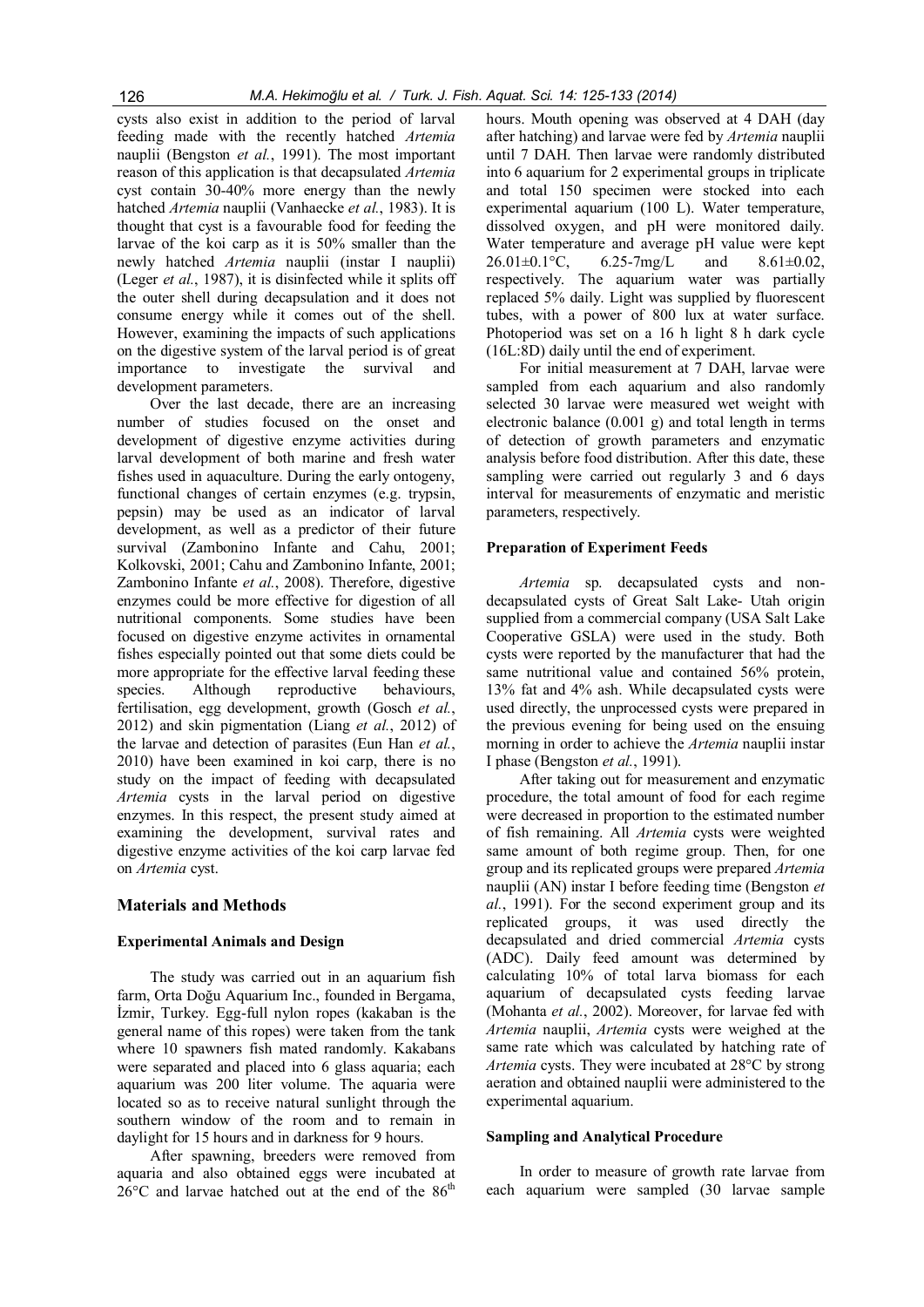group−1)[Repetition]. Specific growth rate was calculated by formula

SGR= 100 (Ln FBW −Ln IBW)/Δt,

where IBW, FBW= initial and, final body weight of fish (mg),

 $\Delta t$ = time interval (day).

At the end of the experiment, larval survival rate SR was determined by this formula

SR: (NFE/NFI)\*100,

Where  $NFE = were number of fish at the end,$ 

 $NFI = Initial number of fish initially.$ 

For enzymatic assays whole body homogenates were used and samples were taken at the same hour, before food distribution. Samples were collected and homogenized in 5 volumes v/w of ice-cold distilled water. Extracts utilized for enzyme assays were obtained after homogenization of larvae  $(35mg \text{ ml}^{-1})$ in cold 50 mM Tris-HCl buffer, pH 8.0, followed by centrifugation (13.500xg; 30 min at 4°C). Total protease activity was assayed using casein as the substrate (Walter, 1984). Amylase activity was measured using starch as the substrate (Métais et al., 1968). Chitinase activity was analyzed using chitin azure as the substrate (Hackman et al., 1964). Lipase activity was analyzed using the method of Mckellar et al. (1986) as modified by Versaw et al. (1989), using β-naphtyl caprylate as substrate. One unit of lipase activity was defined as 1 mg of β-naphtol released per minute. Enzyme activities were expressed as specific activities, i.e. U.mg<sup>-1</sup> soluble protein. Protein was determined by the Bradford procedure (Bradford, 1976). All spectrophotometric analyses were performed by Jenway 6300 UV-visible Spectrophotometer.

#### Statistical Analysis

Significance test (T test) of the difference between two average values was conducted in order to reveal the differences of feeding on Artemia nauplii and decapsulated cyst while Levene's test was applied for the homogeneity of variances before this application. SGR values were tested Chi- square test. SPSS 15.0 software was used in the calculations.

## Results

#### Growth and survival

In general, the survival rates were found to be considerably successful in both groups. The survival rate observed in the ADC groups was 98.88% at the end of the experiments. On the other hand, this rate was 97.40% in the groups fed on AN. As presented in figures, survival rate is achieved in the groups fed on ADC (P>0.05).

At the end of the experiment, total length developments were estimated as 28.16±4.81 mm and 20.56±3.23 mm for ADC and AN group, respectively. In addition, larval weights were 0.28±0.16 g and  $0.9\pm0.05$  g (P<0.05) for ADC and AN group, respectively. Moreover, SGR values were calculated as 6.02 and 2.03%  $d^{-1}$  for larvae were fed by ADC and AN, respectively. At the end of the experiments, final SGR data were found significantly different between two experimental groups  $(P<0.05)$  (Figure 1).

# Digestive Enzyme Activities

Total protease activity presented increased profile during the experiment in both group (Figure 2). The highest total protease specific activity was determined on day 34 as  $3.64\pm0.46$  U/mg protein<sup>-1</sup> in AN group. However, total protease activity for ADC group was 1.37±0.13 U/mg protein-1 . There were significant differences between experimental groups  $(P<0.05)$ .

In similar with total protease, specific activities of lipase were showed parallel pattern for both experimental groups. In AN group, lipase activity continuously increased until end of the experiment. Although similar increase was observed in ADC group to 25 DAH, from 28 DAH this activity slowly increased until end of the experiment. The highest lipase specific activity was determined on day 34 as 555.17 $\pm$ 30.20 mU/mg protein<sup>-1</sup> in AN group (Figure 3). There were significant differences between experimental groups (P<0.05).

Amylase activities were presented complex profile in experimental group. During the first 28 DAH, specific activities constantly increased, and then they showed opposite pattern between 28 and 31 DAH, after that these activities sharply increased until end of the experiment. The highest amylase specific activity was determined on day 34 as 3.54±0.25 U/mg protein<sup>-1</sup> in ADC group (Figure 4). There were significant differences between experimental groups  $(P<0.05)$ .

Compared to amylase, specific activity of chitinase presented variable profile in both group. For the first 16 DAH chitinase activities were lower, until 28 DAH they decreased in both group. After this date, these activities showed fluctuated profile to 34 DAH. The highest chitinase specific activity was determined on day 34 as  $775.69\pm15.17$  mU/mg protein<sup>-1</sup> in ADC group (Figure 5). There were significant differences between experimental groups (P<0.05).

#### **Discussion**

Larval feeding of ornamental fish still mainly depends on nauplii and metanauplii of Artemia species. Direct application of decapsulated Artemia cysts to the larvae is the leading attempt to eliminate the dependency on procedure of obtaining Artemia nauplii. Koi carp, which were discussed in the present study, is one of the aquarium fish species that can be found in almost all regions of the world and it is economically valuable. In the study, development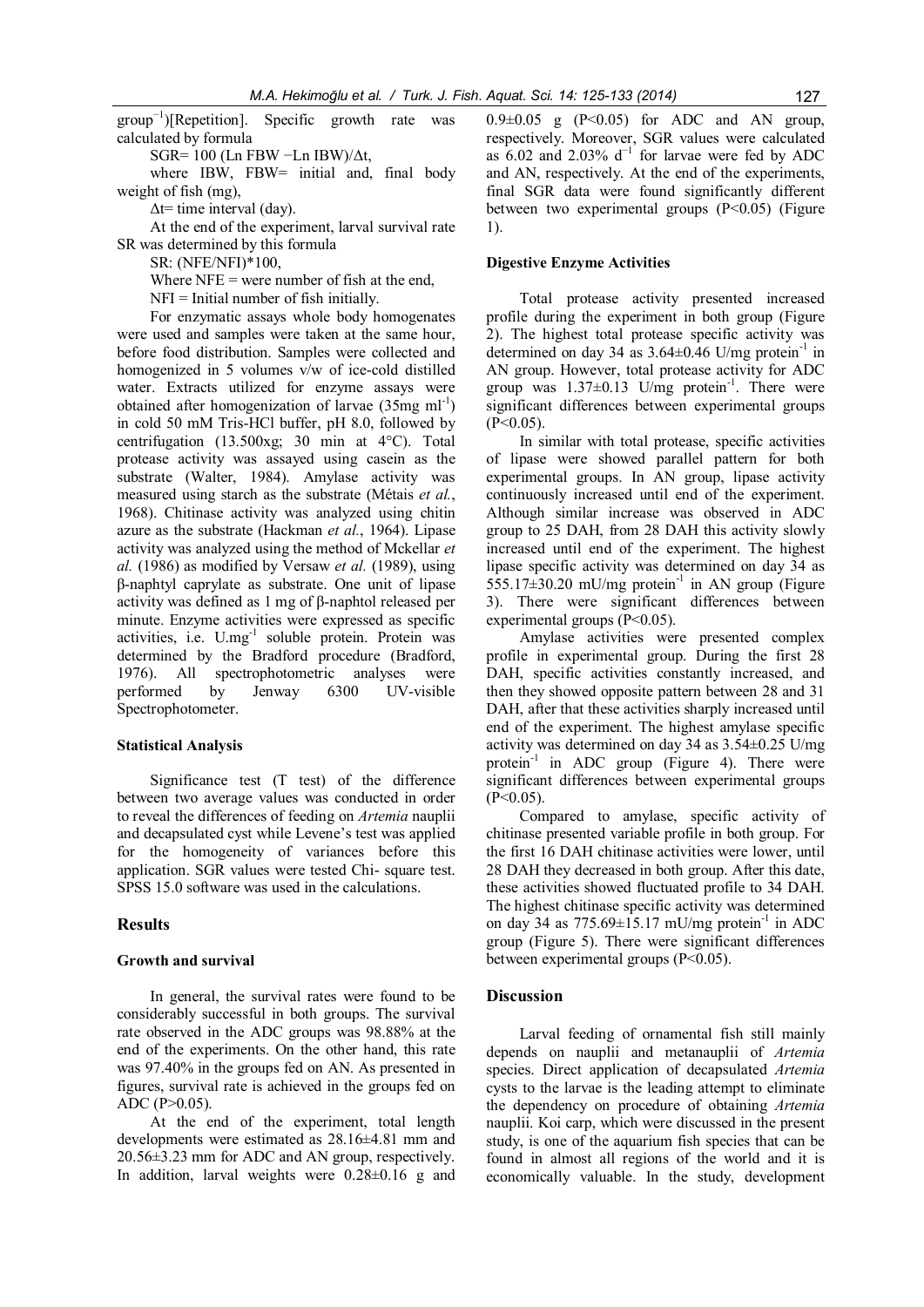

Figure 1. Growth of total length (a) and weight (b) Cyprinus carpio var. Koi larvae feeding with Artemia nauplii (a) (AN) and decapsulated cysts (b) (ADC) during the experiment. Each mean  $\pm$ SD represents a pool of 30 larvae (P<0.05).



Figure 2. Specific activities of total protease in *Cyprinus carpio* var. Koi during the experiment. Results are expressed as means  $\pm$ SD (n=3)(P<0.05).

values of the Koi larvae fed on nauplii and cyst on day 34 were found as 20.56±3.23 mm and 28.16±4.81 mm, respectively. Likewise, in the study conducted by Haniffa et al., (2007) on the feeding (with rotifer and moina ad libitum twice a day) of Koi larvae at 26- 28°C, total length increases were determined as 12-14 mm on day 23 and 24-32 mm at 28 DAH. Although the findings of the present study are relatively parallel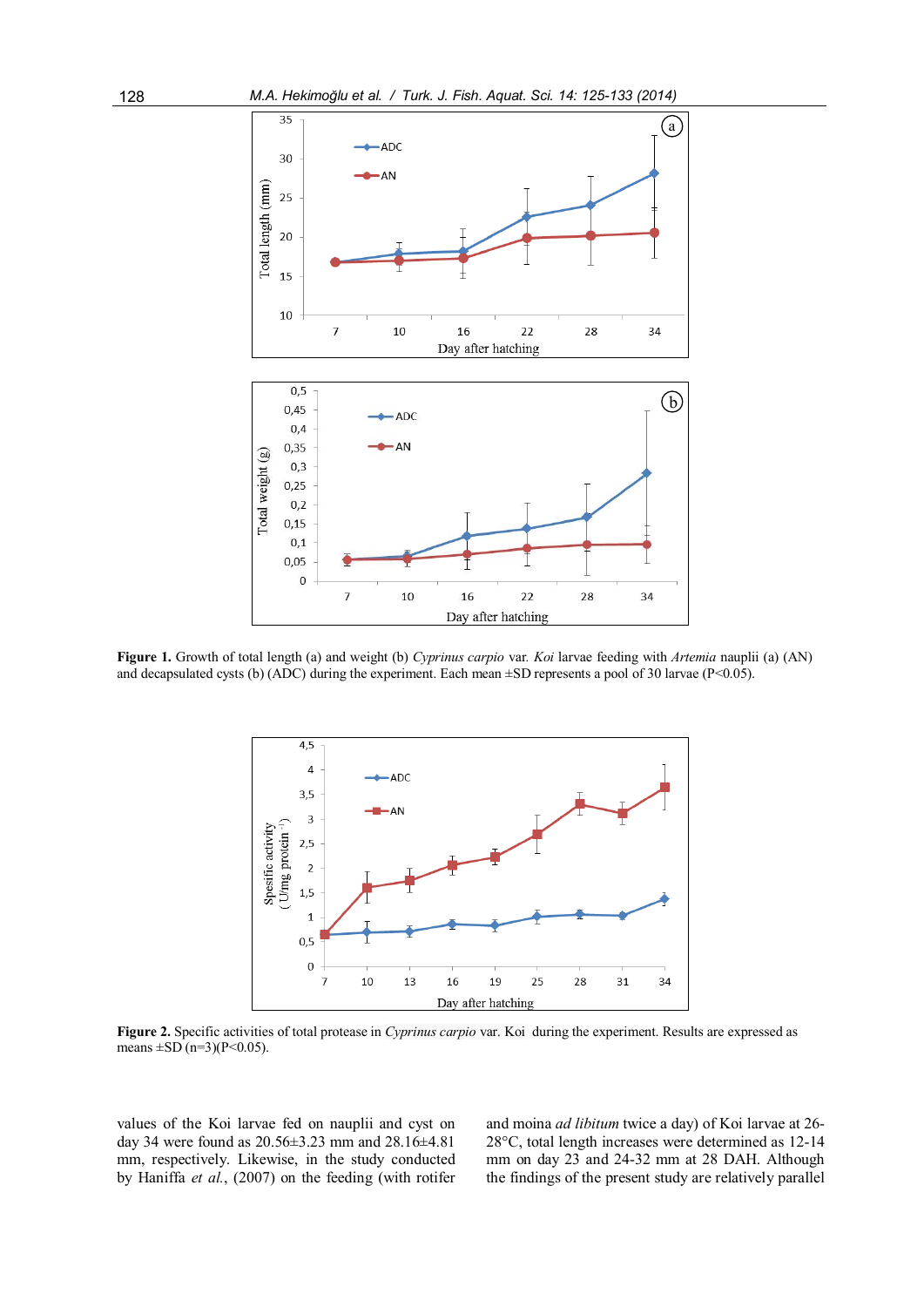

Figure 3. Specific activities of lipase in Cyprinus carpio var. Koi during the experiment. Results are expressed as means±SD  $(n=3)$  (P<0.05).



Figure 4. Specific activities of amylase in Cyprinus carpio var. Koi during the experiment. Results are expressed as means  $\pm$ SD (n=3) (P<0.05).



Figure 5. Specific activities of chitinase during in Cyprinus carpio var. Koi the experiment. Results are expressed as means $\pm$ SD (n=3) (P<0.05).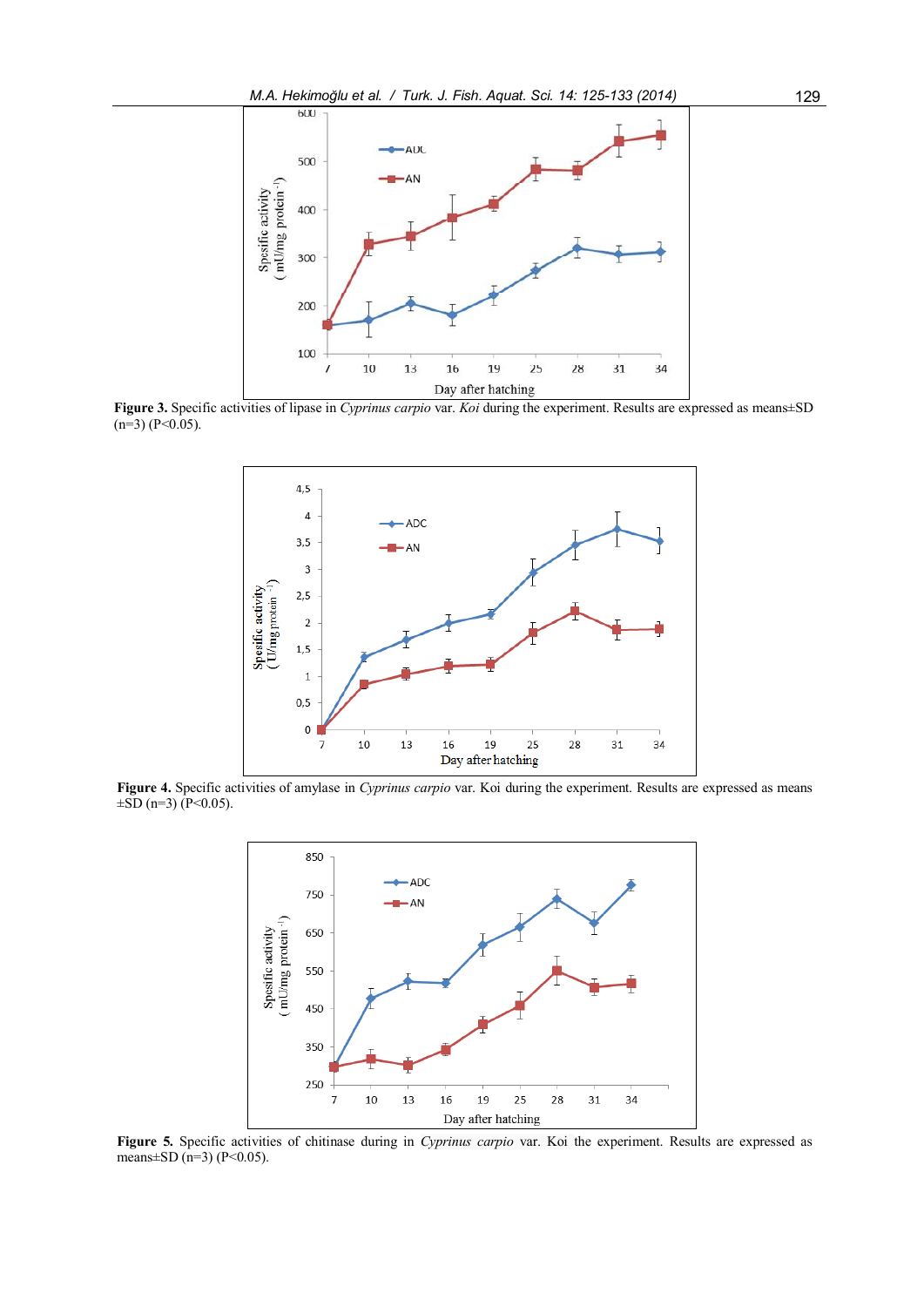to this study (even the experiments were not done in the same conditions), it is thought that the difference results could be sourced from the experimental feeding regime. It is envisaged that this difference might be resulted from the differences in the larval feeding as well as the rearing conditions. Survival rates obtained in present study were found relatively higher than the gold fish fed with Artemia nauplii, daphnia and commercial feed in Kaiser et al. (2003).

There are different studies concerning the feeding techniques applied in the larval and juvenile periods in koi carp culture. It was reported that the Koi larvae fed on the animal-origin feeds gained more weight than the larvae fed on feeds containing plantorigin ingredients (Jha et al., 2005).

In recent years, one of the most common techniques of larval feeding were the direct application of decapsulated Artemia cysts to the larvae after undergoing a series of processes (Lim et al. 2011). In this technique, as nauplii will not consume energy to hatch, the available high energy will be transferred to the larvae directly (Bengston et al., 1991). Significant differences found between the growth parameters of both groups in the present study support this finding. Such a similar finding was also achieved for the Tinca tinca larvae fed on Artemia nauplii and decapsulated cyst and the author, Garcia et al. (2011) stated that "Both fresh and brine cysts are a suitable food from the onset of exogenous feeding and dried cysts can be successfully used after 7 days feeding on nauplii. As reported in previous studies, it is well estimated that obtained relatively higher specific growth rate from larvae were fed by Artemia cysts could be related higher nutritional composition of cysts (Lim et al., 2011). Similar findings were recorded in both common (Cyprinus carpio) and grass carp (Ctenopharyngodon idella) and also ornamental guppies (P. reticulata) and barbel (Barbus barbus) larvae were fed with Artemia cysts compared to commercial starter microdiet (Dhert et  $al., 1997$ ). For all that, Mamcarz *et al.*  $(2011)$  reported that Tinca tinca larvae feed Artemia nauplii showed better growth value (total length, weight, SGR) and survival rate than decapculated cycts.

The digestive physiology of many fish larvae undergoes numerous morphological and functional changes during the early ontogeny that can substantially influence larval growth and survival under culture conditions. Therefore, expression of digestive enzyme activity can be used as an indicator of larval food acceptance and to some extent serve as an indicator for the digestive capacity in relation to the type of feed offered (Ueberschär, 1995; Zambonino Infante and Cahu, 2001; Kolkovski, 2001; Zambonino Infante et al., 2008). Leger et al., (1987) reported that Artemia was effective on amylase and trypsin enzymes and Artemia nauplii may play an essential role in the digestive system of the larva through its transition towards the intestines of the larva. Examinations on the enzyme activities of the

koi carp larvae in our study revealed that the larvae could digest the decapsulated cysts as much as the Artemia nauplii and accordingly, length and weight values increased. Thus, we determined that both forms of Artemia could meet the nutritional requirements of this experiment and control groups. On the other hand, enzymatic changes in the early larval stage were examined in a study carried out with carp hybrids and it was reported that trypsin, chymotrypsin and total protease enzymes had a tendency to increase constantly until the 34<sup>th</sup> day during the experiment (Chakrabarti et al., 2006). Besides, researchers stated in their experiment on protein inhibition that protein inhibition levels increased considerably between 28 and 34 DAH and digestion of the protein taken from the feed also increased. Results of our study show major similarities to the results of the abovementioned research. In this study, total protease activity showed a regular increase during the experiment and sharp increases were recorded as of the  $31<sup>st</sup>$  day, in particular. The increase in this enzymatic activity presented that feeds were digested and the larvae made use of the protein source of the feeds as much as possible. Protein inhibition values were not examined in this experiment. However, when it was considered the sharp increases, it was observed in the enzymatic results of koi carp, a congener of the common carp, as of the first month. Besides, it is possible to report that protein reactions increased significantly following the first month and feeds were digested and became beneficial to the metabolism of the fish as of this period. Results supporting this argument of current study were also reported for the discus (Symphysodon aequifasciata) which holds an important place among aquarium species. Chong et al. (2002a, b) examined the protein inhibition reactions of discus juveniles in their study and reported that fishmeal was highly digestible in terms of dry matter (67.22–7.52%) and protein ratio of 76.8–91.18% was an adequate amount for digestion in the fishmeal. Additionally, same authors (2002b) reported that specific protease inhibitors also showed the presence of eight distinct proteases based on molecular weights ranging from 19.2 to 76.5 kDa.

It is well defined that most of the fish larvae presented higher developmental profile of amylase during the first week of life and after then decrease in specific activity of this enzyme was uncorrelated with carbohydrate concentration of larval feeds and also this is hypothesized that this opposite pattern could be genetically programmed during larval development (Péres et al., 1996; Zambonino Infante and Cahu, 2001; Zambonino Infante et al., 2008). However, nutritional component and biochemical composition of offered diet could be effected secretion of this enzyme through the former stages. For instance, in some marine fishes, although similar developmental profile was observed, it is detected that microdiet supplementation increased amylase activity in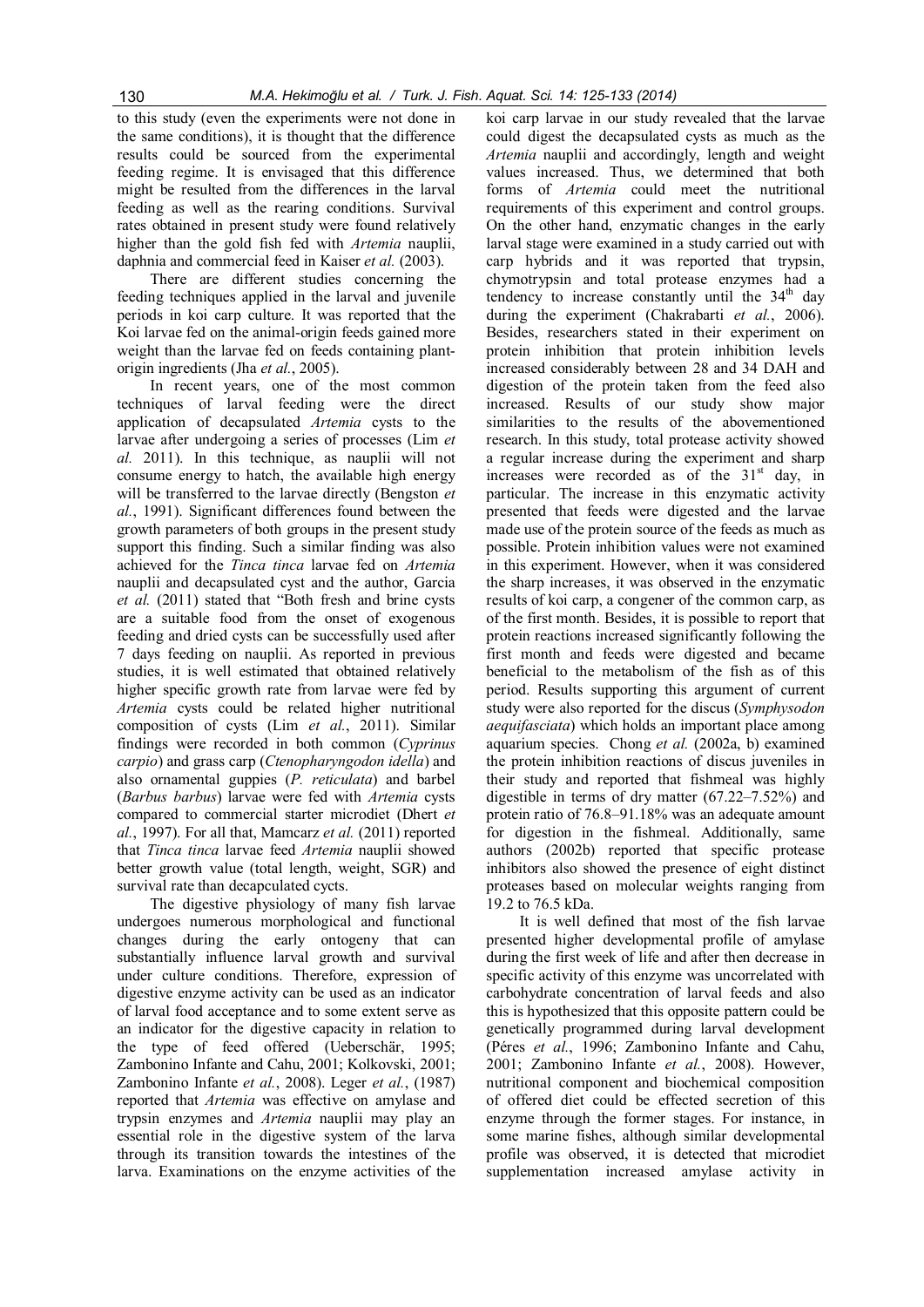cultured Sparid larvae such as common pandora Pagellus erythrinus, sharpsnout sea bream Diplodus puntazzo and red porgy Pagrus pagrus during early ontogeny (Suzer et al., 2006, 2007a,b). In similar with this finding, it is clearly estimated that high level in glycogen in Artemia might be stimulated synthesis and secretion of this enzyme in larvae of yellow croacker Pseudociaena crocea (Ma et al., 2005). As seen in the results, amylase activities of the larvae in the group fed on cyst were found relatively higher than the group fed on Artemia nauplii. It is thought that the difference between the groups mainly resulted from the intensity of starchy agents within the cyst. However, in the study carried out with the carp hybrids, amylase activity displayed a sharp increase in the first 10 days; fluctuations were observed until 32 DAH and afterwards, it started to increase once more. This difference between our study and the abovementioned one in terms of amylase activity results is attributed to the fact that the study carried out with the carp hybrids did not focus on feeding. In the latter study, mixed feeding with artificial diet was used from 14 DAH and different dietary combinations were used during routine feeding. On the other hand, Artemia nauplii and cyst were used as food substance in our study (Chakrabarti et al., 2006). Considering the intense shell formation both in the Artemia nauplii and cyst, the difference between two studies becomes more clear and understandable.

As it is a generally known fact that, although chitin can be synthesized by other invertebrates, bacteria and algae, the most natural chitinase structure pertains to the exoskeletons of crustaceans and the other marine organisms (Gutowska et al., 2004). Results concerning the chitinase enzyme activity were also similar to the amylase activity profile. This is because of the fact that chitinase also takes part in the digestion of carbonhydrates just like amylase. It is thought that the intensity of starchy agents both in A. nauplii and cyst and intense shelled structure of both food substances directly triggered this enzyme activity. Gutowska et al. (2004) monitored chitinase activities in saltwater fish in their study and concluded that feeding profile and food substance compositions were directly associated with this activity. Besides, the same researchers reported that feeding habits and its frequency may affect the evolution of the digestive enzyme systems in saltwater fish.

It is pointed out that lipase is produced mainly in the pancreas and thought to play a relatively minor role in lipid digestion in fishes, and catalysis the breakdown of triacylglycerol first to diacylglycerol and then to monoacylglycerol (Kolkovski, 2001; Zambonino Infante and Cahu, 2001; Zambonino Infante et al., 2008). Considering the results of this study, it is possible to express that lipase activity has increased steadily day by day especially in nauplii group. The main reason why there were differences between two groups is probably that lipid contents of

Artemia nauplii due to nutritional properties and advanced lipid metabolism of nauplii (synthesis and secretion) than the cysts in particular. Likewise, the study carried out with carp hybrids also revealed that lipase activity increased steadily depending on the age of the larva (Chakrabarti et al., 2006). Additionally, weaning and/or shifting of offered food by microdiet could be triggered activity of lipase due to higher lipid content of compound artificial feed. This pattern clearly observed that starting of weaning by compound extruded diet was stimulated secretion and synthesis of this enzyme in some cultured marine fish larvae such as Pagellus erythrinus, sharpsnout sea bream Diplodus puntazzo and red porgy Pagrus pagrus during early ontogeny (Suzer et al., 2006, 2007a, b).

Decapsulated Artemia cyst has the same nutritional value as the Artemia nauplii and its use as feed is more advantageous in terms of the required labour force and preparation time. In this study, Artemia nauplii and decapsulated cysts were used as feed and morphological growth rates of the larvae were found slightly higher in the group fed on cysts. Digestive enzyme activities were found out to be similar in both groups. According to these results, it could be suggested that use of decapsulated Artemia cysts to feed the koi carp larvae is effective and reasonable.

In contrast, a disadvantageous aspect is that it may not appeal to the larvae as it is not capable of swimming like nauplii and submerges after a while. Although koi carp was a benthic species, it was observed that it leapt towards the cysts within the first several minutes following the feeding in its larval stage but did not take an interest in the cysts which submerged in the course of time. Thus, it can conclude that the necessity of cleaning the bottom of the aquarium arouses after the fish are fed with cysts. Furthermore, we recommend using additional fans with moderate speeds in order to increase the visibility of cysts by the larvae by circulating the air in the rearing tank.

In conclusion, it is clearly suggested that decapsulated Artemia cysts could be administered as larval feeds instead of nauplii form of Artemia during early feeding of Koi larvae. As the ornamental fish sector develops, the necessity of making feeding, which is considered as an important step in farming and larval rearing, in accordance with the species, age and size of the fish arouses. Besides, it is recommended to conducted similar studies on the larvae of the other aquarium fish species in the future.

#### Acknowledgments

The authors kindly wish to thank the staff of the Orta Doğu Aquarium Inc., Bergama, Izmir, Turkey where the experiments were conducted for their most efficient technical assistance and also the statistical valuation provided by Dr. Hülya Saygı is gratefully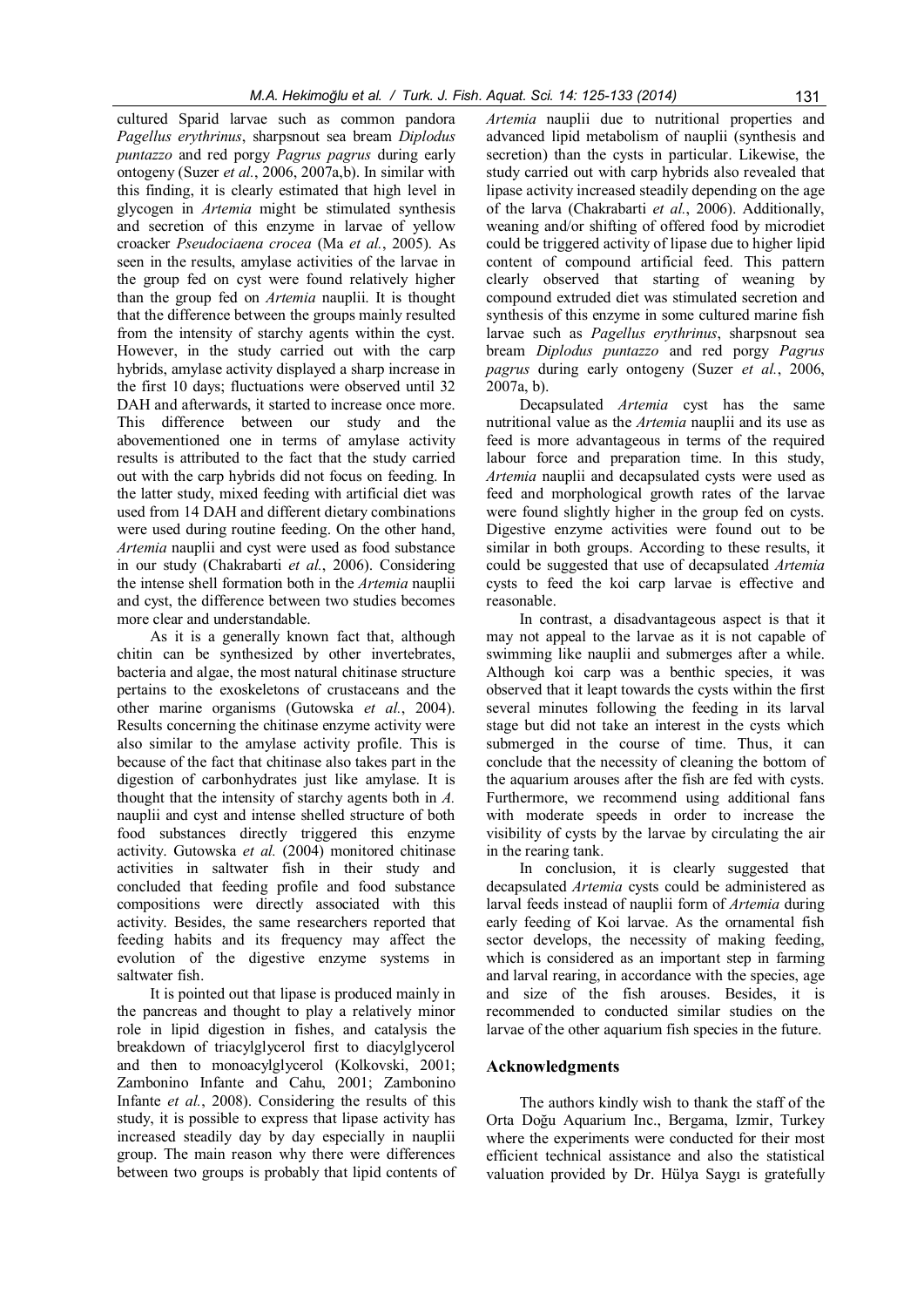acknowledged. This study was funded by Ege University, Scientific Research Project, 11–SUF–036.

#### References

- Bengston, D.A., Leger, P. and Sorgeloos, P. 1991. Use of Artemia as a Food Source for Aquaculture. Artemia Biology:, CRC Press, Inc., Boca Raton, FL: 256-258.
- Bradford, M.M. 1976. A rapid sensitive method for the quantification of microgram quantities of protein utilizing the principle of protein-dye binding. Anal. Biochem., 72: 248-254.
- Cahu, C.L. and Zambonino Infante, J.L. 2001. Substitution of live food by formulated diets in marine fish larvae. Aquaculture, 200: 161–180. doi: /10.1016/S0044-8486(01)00699-8
- Carvalho, A.P., Escaffre, A.M., Teles, A.O. and Bergot, P. 1997. First feeding of common carp larvae on diets with high levels of protein hydrolysates. Aquaculture International, 5: 361-367. doi:10.1023/A:1018368208323
- Chakrabarti, R., Rathore, R.M., Mittal, P., and Kumar, S., 2006. Functional changes in digestive enzymes and characterization of proteases of silver carp  $(\vec{\delta})$  and bighead carp  $(\varphi)$  hybrid, during early ontogeny. Aquaculture, 253: 694–702.

doi:10.1016/j.aquaculture.2005.08.018

- Chong, A.S.C., Hashim, R., Chow-Yang, L. and Ali, A.B., 2002a. Partial characterization and activities of proteases from the digestive tract of discus fish (Symphysodon aequifasciata). Aquaculture, 203: 321– 333. doi: 10.1016/S0044-8486(01)00630-5
- Chong, A., Hashim, R., Lee, L., and Ali, A., 2002b. Characterization of protease activity in developing discus Symphysodon aequifasciata larva. Aquaculture 33: 663–672. doi: 10.1046/j.1365-2109.2002.00702.x
- Dhert, P., Lim, L.C., Candreva, P., van Dujel, H. and Sorgeloos, P. 1997. Possible applications of modern fish larviculture technology to ornamental fish production. Aquarium Sciences and Conservation, 1: 119-128.
- Eun Han, J., Shin, S.P., Kim, J.H., Choresca, C.H., Jun, J.W., Gomez ,D.K. and Park, S.C. 2010. Mortality of cultured Koi Cyprinus carpio in Korea caused by Bothriocephalus acheilognathi. African Journal of Microbiology Research, 4: 543-546.
- García, V., Celada, J.D., Carral, J.M., González, R., González, Á. and Sáez-Royuela, M. 2011. A comparative study of different preparations of decapsulated Artemia cysts as food for tench (Tinca tinca L.) larvae. Animal Feed Science and Technology, 170: 72–77. doi:10.1016/j.anifeedsci.2011.08.005
- Ghosh, A.K., Biswas, S., Sarder, L., Sabbir, W. and Rahaman, S.M.B. , 2012. Induced breeding, embryonic and larval development of Koi carp (Cyprinus carpio) in Khulna, Bangladesh. Mesopot. J. Mar. Sci., 27 (1): 1–14.
- Gutowska, M.A., Drazen, J.C. and Robison, B.H. 2004. Digestive chitinolytic activity in marine fishes of Monterey Bay, California. Comp. Biochem. Physiol., 139: 351-358. doi:10.1016/j.cbpb.2004.09.020
- Hackman, R.H. and Goldberg, M. 1964. New substrates for use with chitinases. Analytical Biochem., 8: 397–410.
- Haniffa, M.A., Benziger, P.S.A., Arockiaraj, A.J., Nagarajan, M. and Siby, P. 2007. Breeding behaviour

and embryonic development of Koi carp (Cyprinus carpio), Taiwania, 52: 93-99.

- Hickling, S., Martin, M.T. and Brewster, B. 2007. The Essential Book of Koi: A Complete Guide to Keeping and Care. TFH Publications Inc., New Jersey, 256 pp.
- Jha, P. and Barat, S. 2005. Management Induced Changes In Food Selection,Growth and Survıval of Koi Carp, Cypinus carpio var. Koi L., In Tropical Ponds. The Israeli Journal of Aquaculture – Bamidgeh, 57: 115- 124
- Kaiser, H., Endemann, F. and Paulet, T.G. 2003. A comparison of artificial and natural foods and their combinations in the rearing of goldfish, Carassius auratus (L.). Aquaculture Research, 34: 943-950. doi: 10.1046/j.1365-2109.2003.00948
- Kaushik, S.J. 1995. Nutrient requirements, supply and utilization in the context of carp culture. Aquaculture, 129: 225-241.
- Kolkovski, S. 2001. Digestive enzymes in fish larvae and juveniles-implications and application to formulated diets. Aquaculture, 200: 181–201. doi: 10.1016/S0044-8486(01)00700-1
- Leger, P., Bengtson, D.A., Sorgeloos, P., Simpson, K.L. and Beck, A.D. 1987. The nutrianal value of Artemia; a review. pp 357-372. In: P. Sorgeloos, D.A. Bengtson, W. Decleir and E. Jaspers (Eds.), Artemia Research and its applications. Ecology, culturing, use in aquaculture. Universa Pres, Wetteren, Belgium, 556 pp.
- Liang, Y., Bai, D., Yang, G., Wei, D., Guo, M., Yan, S., Wu, X. and Ning, B. 2012. Effect of astacin on growth and color formation of juvenile Red-White ornamental carp (Cyprinus carpio var. Koi L). The Israeli Journal of Aquaculture – Bamidgeh: 6. 64:748- 754
- Lim, C.L., Soh, A. Dhert, P. and Sorgeloos, P. 2011. Production and application of on-grown Artemia in freshwater ornamental fish farm. Aquaculture Economics and Management, 5: 211-228. doi:10.1080/13657300109380288
- Ma, H., Cahu, C., Zambonino Infante, J.L., Yu, H., Duan, Q., Le Gall, M-M. and Mai, K. 2005. Activities of selected digestive enzymes during larval development of large yellow croacker (Pseudosciaena crocea). Aquaculture, 245: 239–248.
- Mckellar, R.C. and Cholette, H.1986. Determination of the extracellular lipases of Pseudomonas fluorescens spp. in skim milk with the beta–naphthyl caprylate assay. J. Dairy Res., 53: 301.
- Métais, P. and Bieth, J.1968. Détermination de l'α-amylase par une microtechnique. Ann. Biol. Clin., 26: 133– 142.
- Mohanta, K.N. and Subramanian, S. ,2002. Effect of diets with protein from different sources on the growth of goldfish, Carassius auratus. The Israeli Journal of Aquaculture Bamidgeh 54: 134-140.
- Péres, A., Cahu, C.L., Zambonino Infante, J.L., Legall M.M. and Quazuguel, P.1996. Amylase and trypsin responses to intake of dietary carbohydrate and protein depend on the developmental stage in sea bass (Dicentrarchus labrax) larvae. Fish Physiology and Biochemistry, 15: 237-242.
- Suzer, C., Fırat, K. and Saka, Ş. 2006a. Ontogenic development of the digestive enzymes in common pandora, Pagellus erythrinus, L. larvae. Aquacult. Res., 37: 1565–1571.
- Suzer, C., Aktülün, S., Çoban, D., Kamacı, H.O., Saka, Ş.,